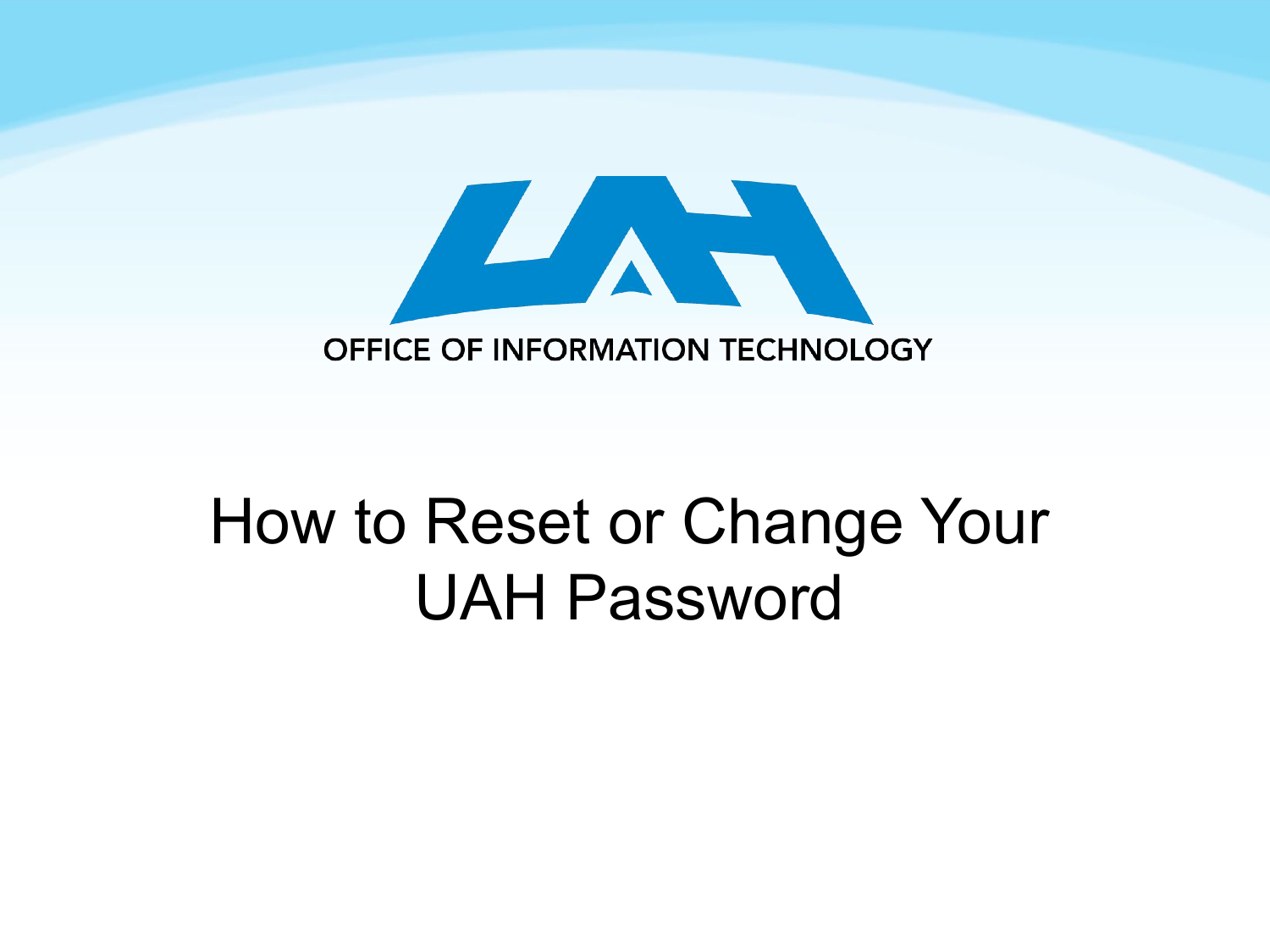#### You have two IDs:

- Your Charger ID gives you access to most UAH online systems.
- Your A-Number is required to set your UAH password.

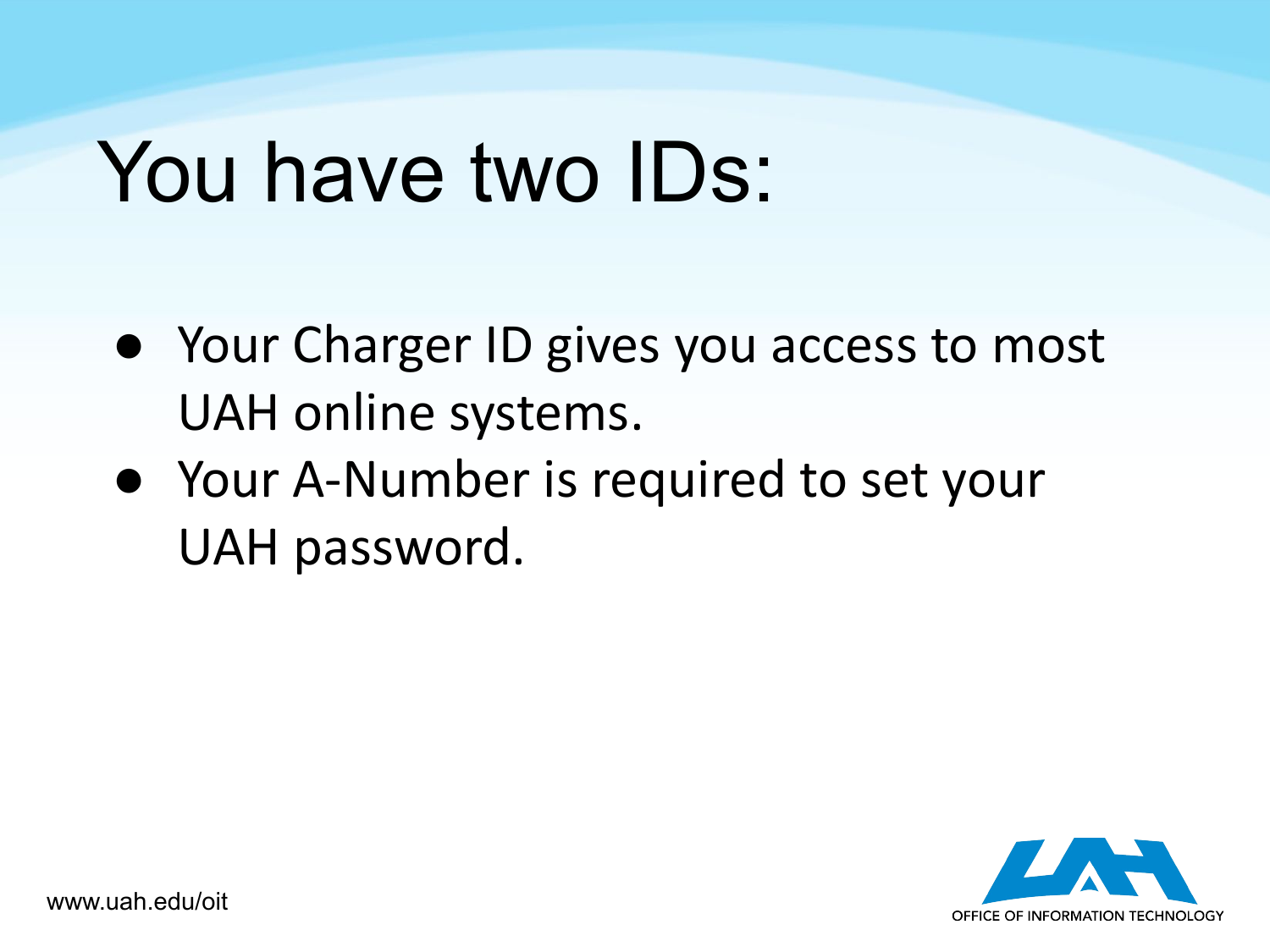# Logging into UAH Services

- Your UAH ID is the first part of your primary UAH email address.
- To log into your UAH email account or the eduroam wireless network, your UAH email address is the username.
- To log into [myUAH](http://my.uah.edu/), your Charger ID is the username.

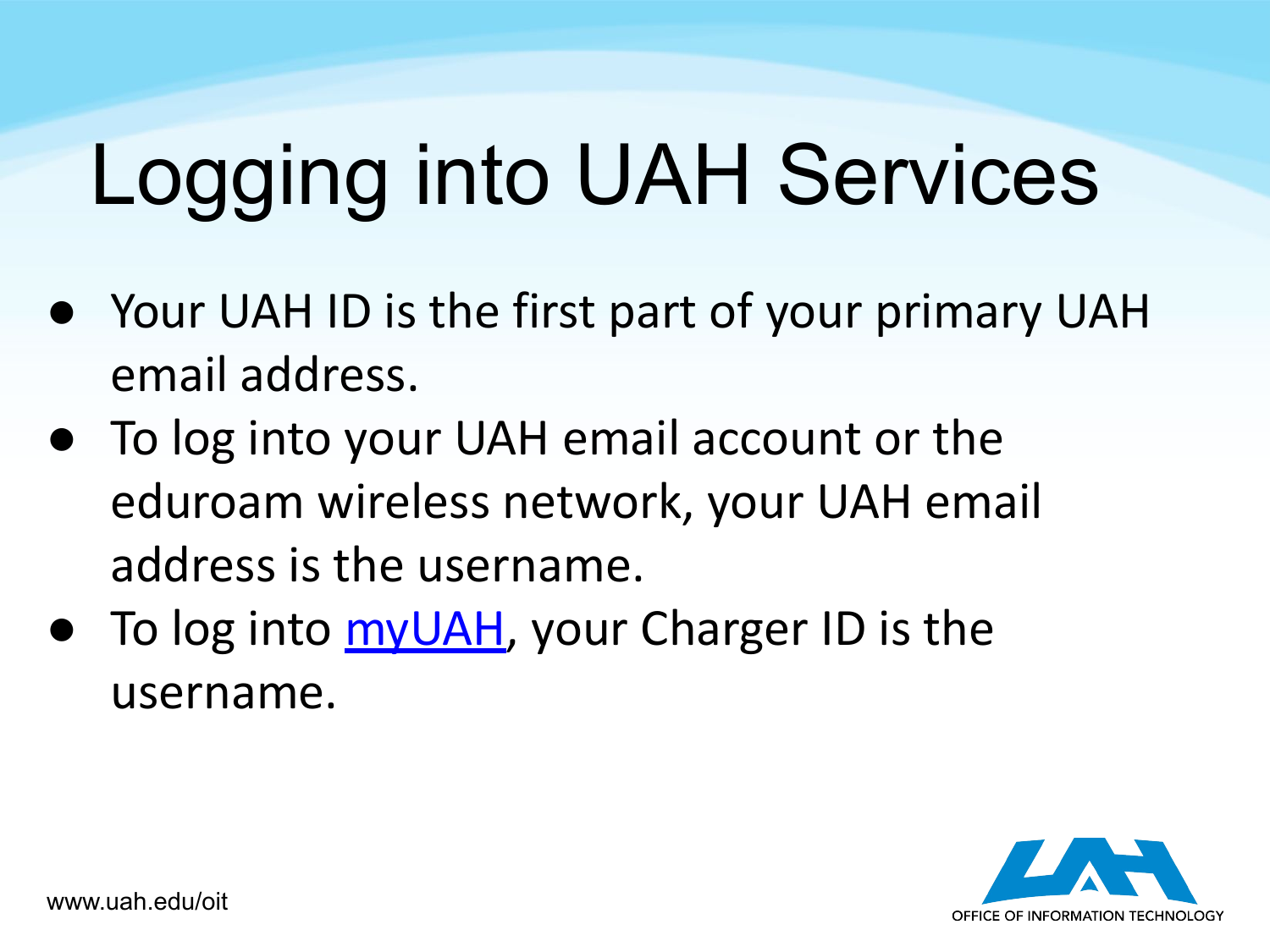# Self-help Password Reset

- Use this method if you do not know your current UAH password.
- Visit [http://reset.uah.edu.](http://reset.uah.edu)
- Enter your A-number (the letter a and all 8 digits), Last Name, and Date of Birth.
- Click the verification box; when the graphic stills, click **Submit**.



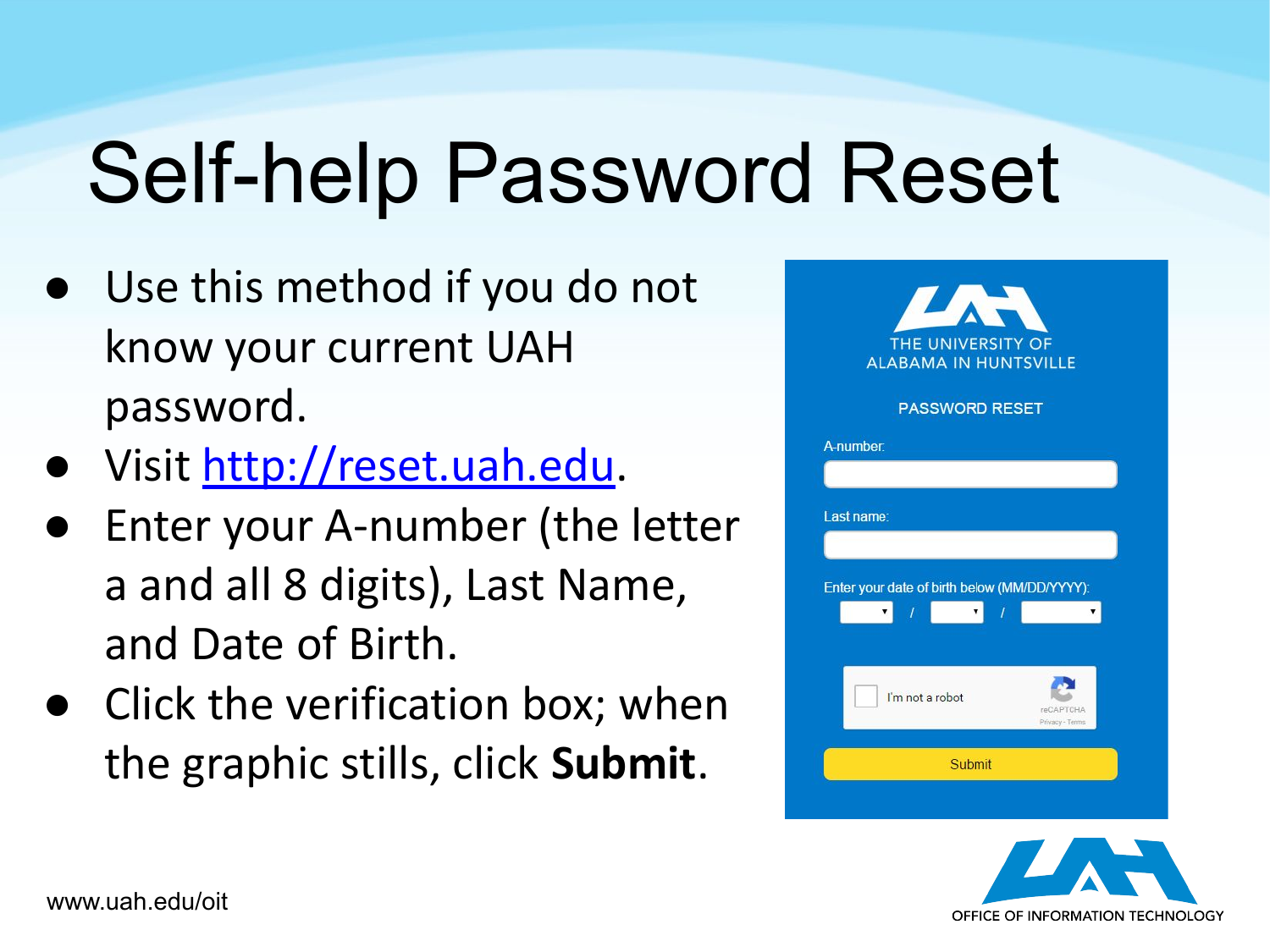# Self-help Password Reset

- Choose an option for recovery and follow the prompts.
- If you choose to answer the security questions, enter an answer for all 5; answers are case-sensitive.

Note: Your recovery method information must already be in Banner; keep reading for information regarding how to update yours.



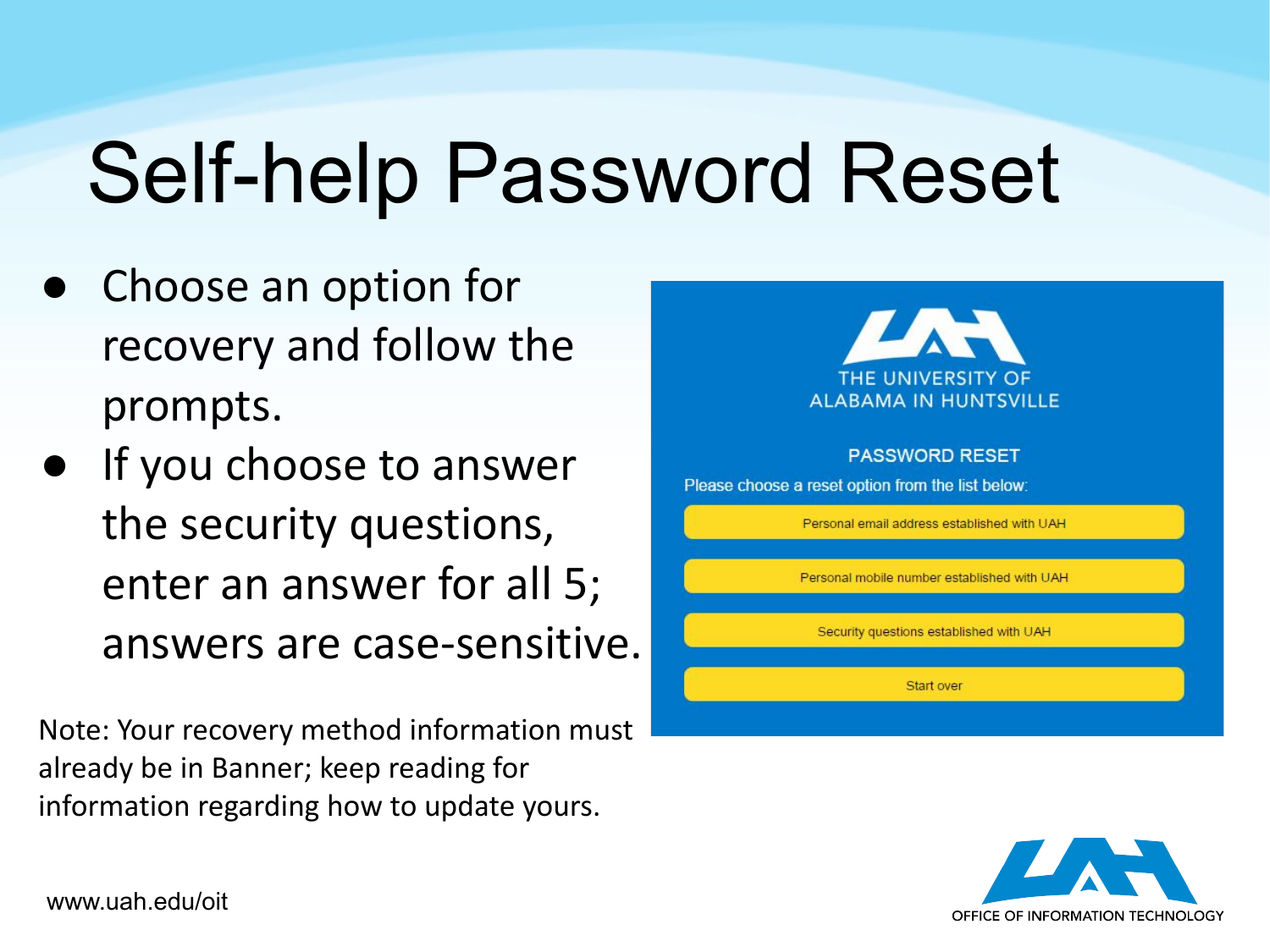### Self-help Password Reset



#### **PASSWORD RESET**

Your Charger ID is jc0031

Enter a new password below to be used as your new Charger and Google Apps (if applicable) password. Password complexity requirements are between 8 and 20 characters in length, at least one capital and one lowercase letter and at least one number or punctuation symbol.



- Enter a new password below to be used as your new UAH and Google Workspace password.
- Password complexity requirements are: between 8 and 20 characters in length, at least one capital and one lowercase letter and at least one number or punctuation symbol.

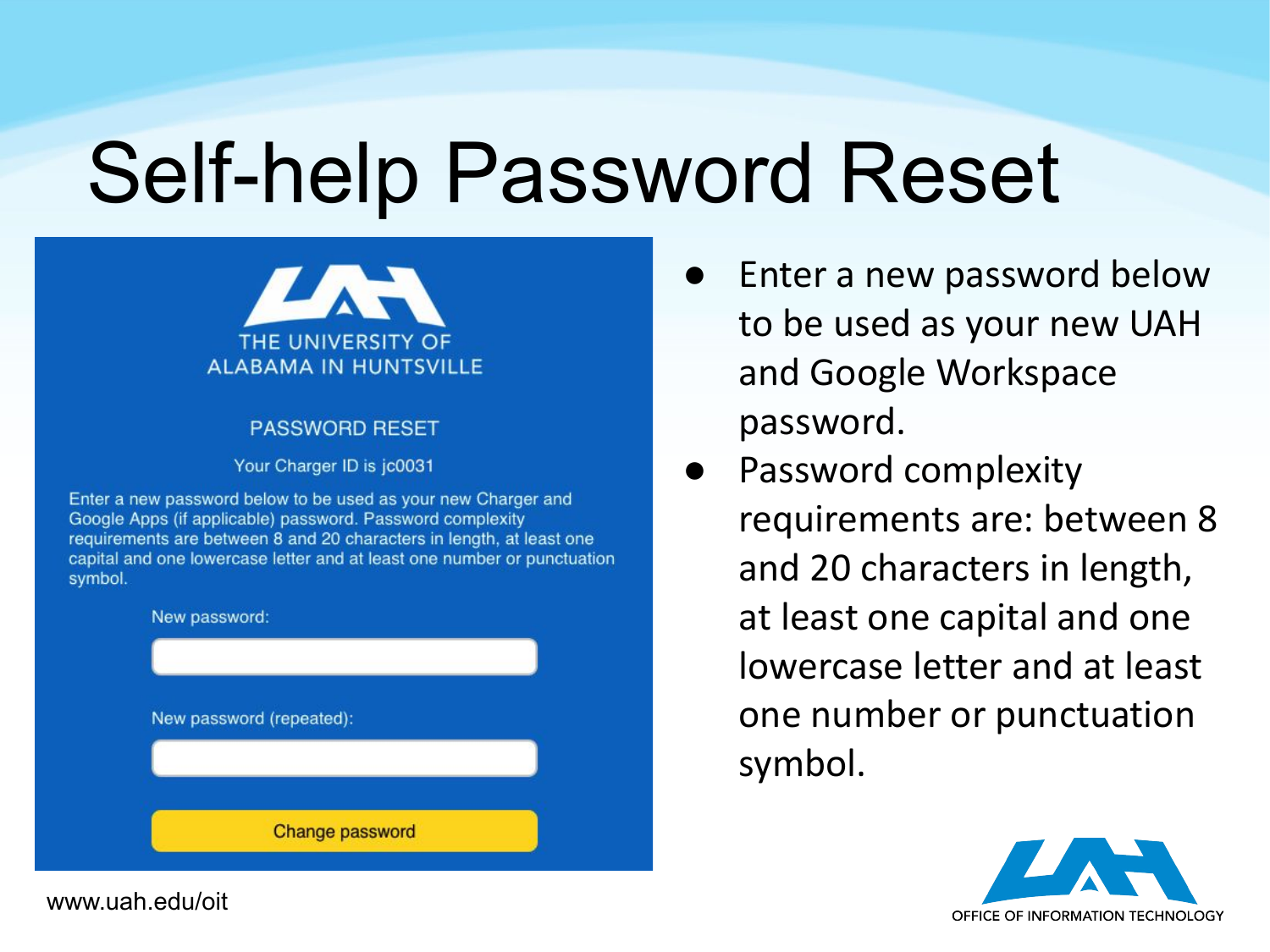- If you already know your password, you can use the OIT User Services Portal to reset your password at [http://oitportal.uah.edu.](http://oitportal.uah.edu)
- From myUAH, you can click **OIT User Services***.*

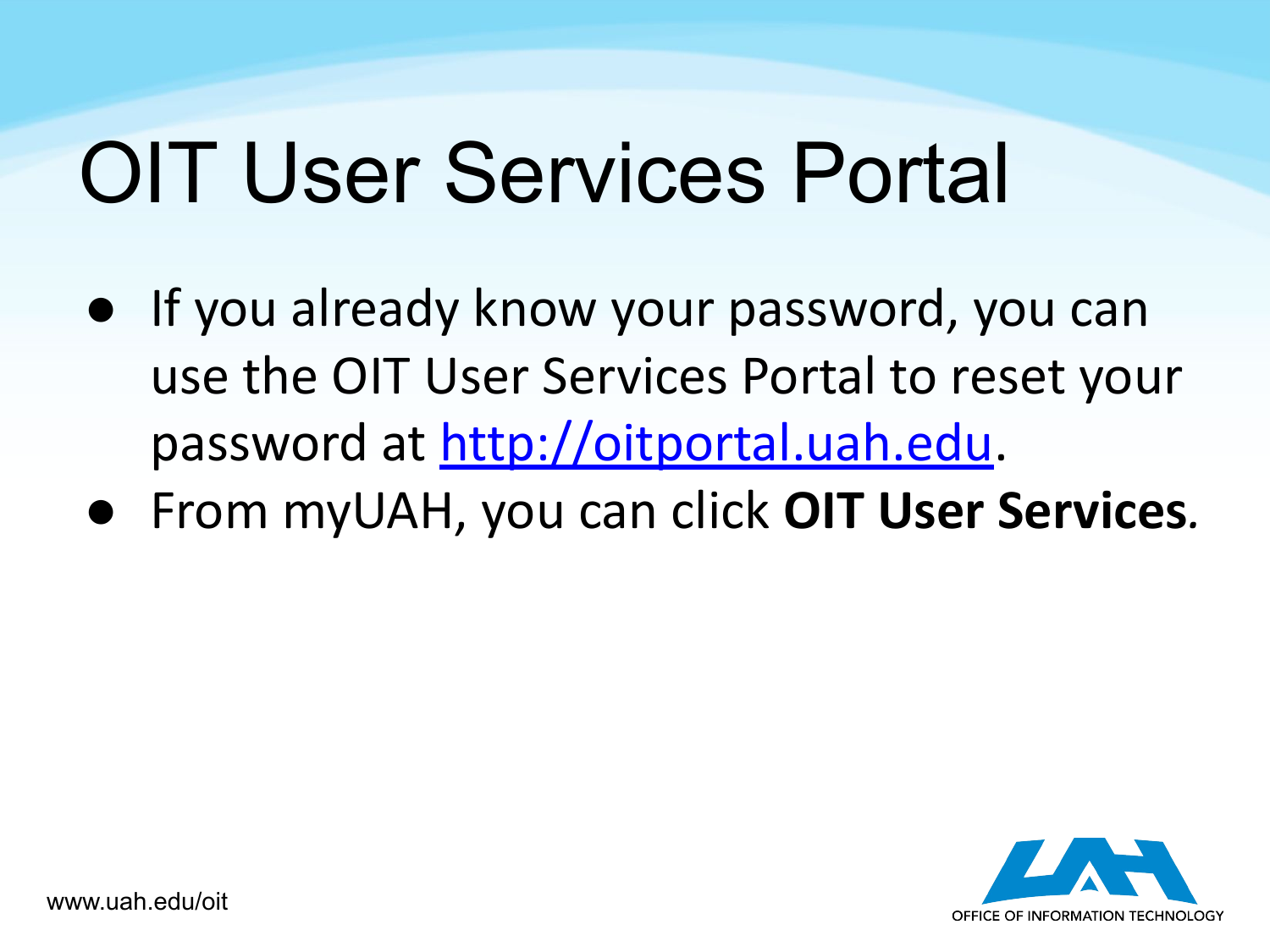- Enter your Charger ID and password at the top of the screen.
- Click **Login***.*

Office of Information Technology (OIT) User Services

**Copyright © 2014 UAH** 

For faculty, staff and students, your Charger ID is the text listed to the left of the '@' sign in your email address. Typically the format of your Charger ID consists of some part of your name, or your initials followed by a 4 digit sequence number (e.g., 0001). Your Charger ID is used to access most online UAH resources.

Guest accounts, including PCS and OLLI users, should have received their Charger ID and password via email, text, or directly from their sponsor. Note that your Charger ID will not follow the above format.

| Charger(LDAP) ID: |   |
|-------------------|---|
| Password:         |   |
|                   | m |

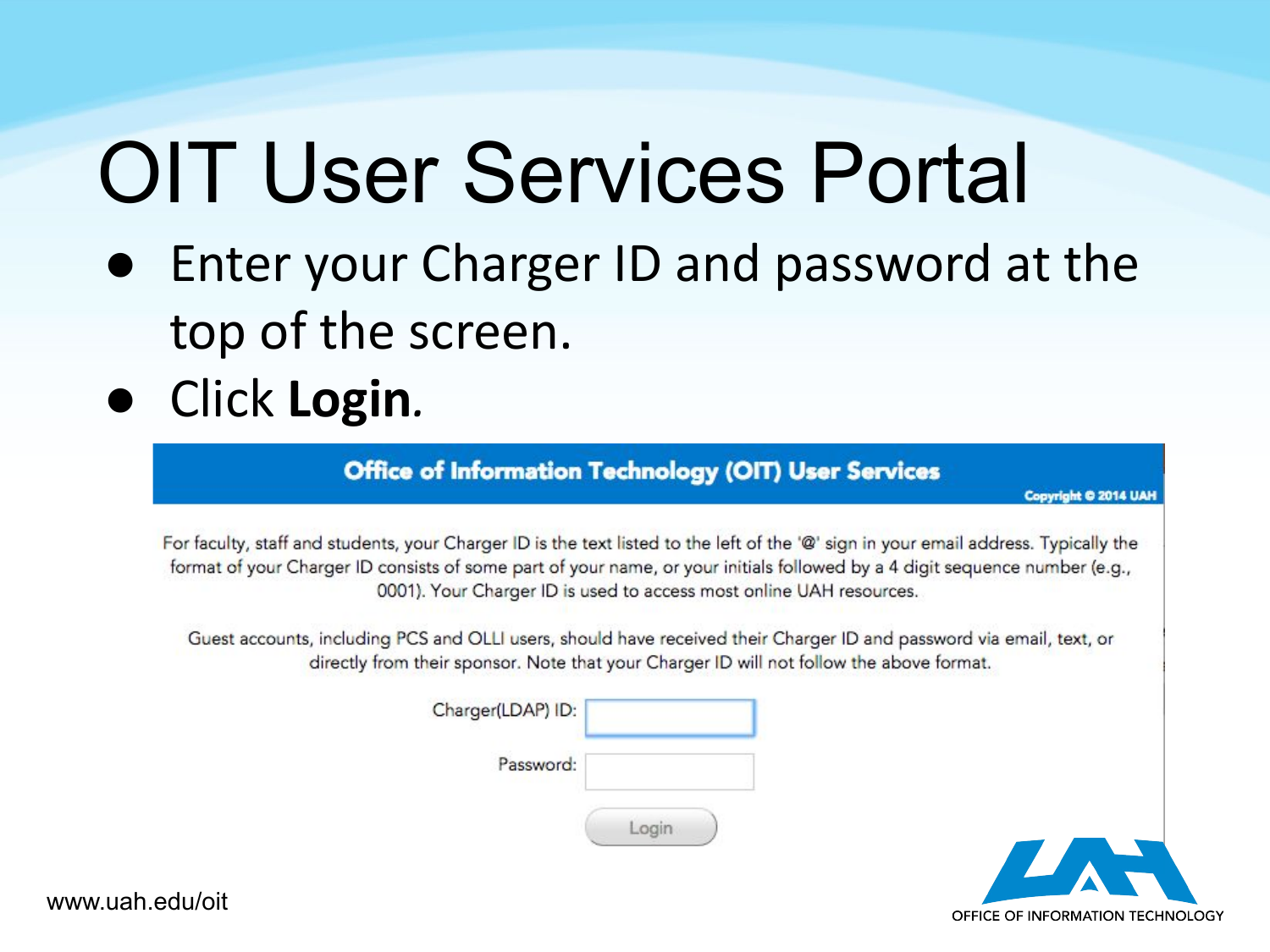- Click the *My Password(s)* tab.
- Enter your new password and confirm it.

| Office of Information Technology (OIT) User Services                                                |  |  |
|-----------------------------------------------------------------------------------------------------|--|--|
| Google<br>Home<br>Logout                                                                            |  |  |
| My Password(s)<br><b>My Email</b><br><b>Welcome</b><br><b>Directory</b>                             |  |  |
| Welcome to the OIT User Services Portal.                                                            |  |  |
| Several features specific to your UAH Google Apps account are available on this page's Google menu. |  |  |
| To change your password(s), click the above "My Password(s)" option.                                |  |  |

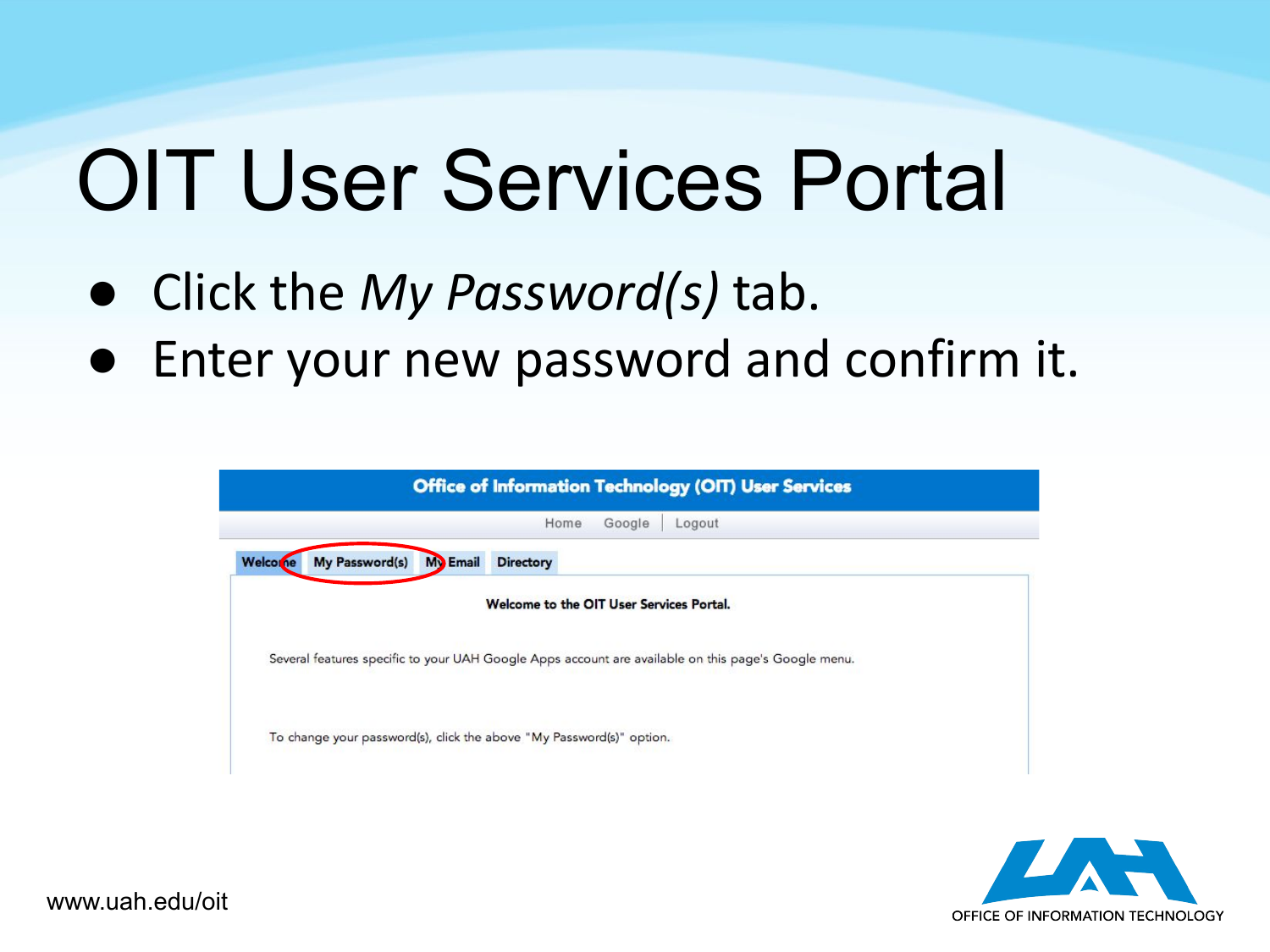- Your new password must be:
	- *○ Alphanumeric*
	- *○ Mixed-case*
	- *○ 8-15 characters*
- Choose the system(s) affected.
- **Click Change now.**
- Close the confirmation pop-up window.



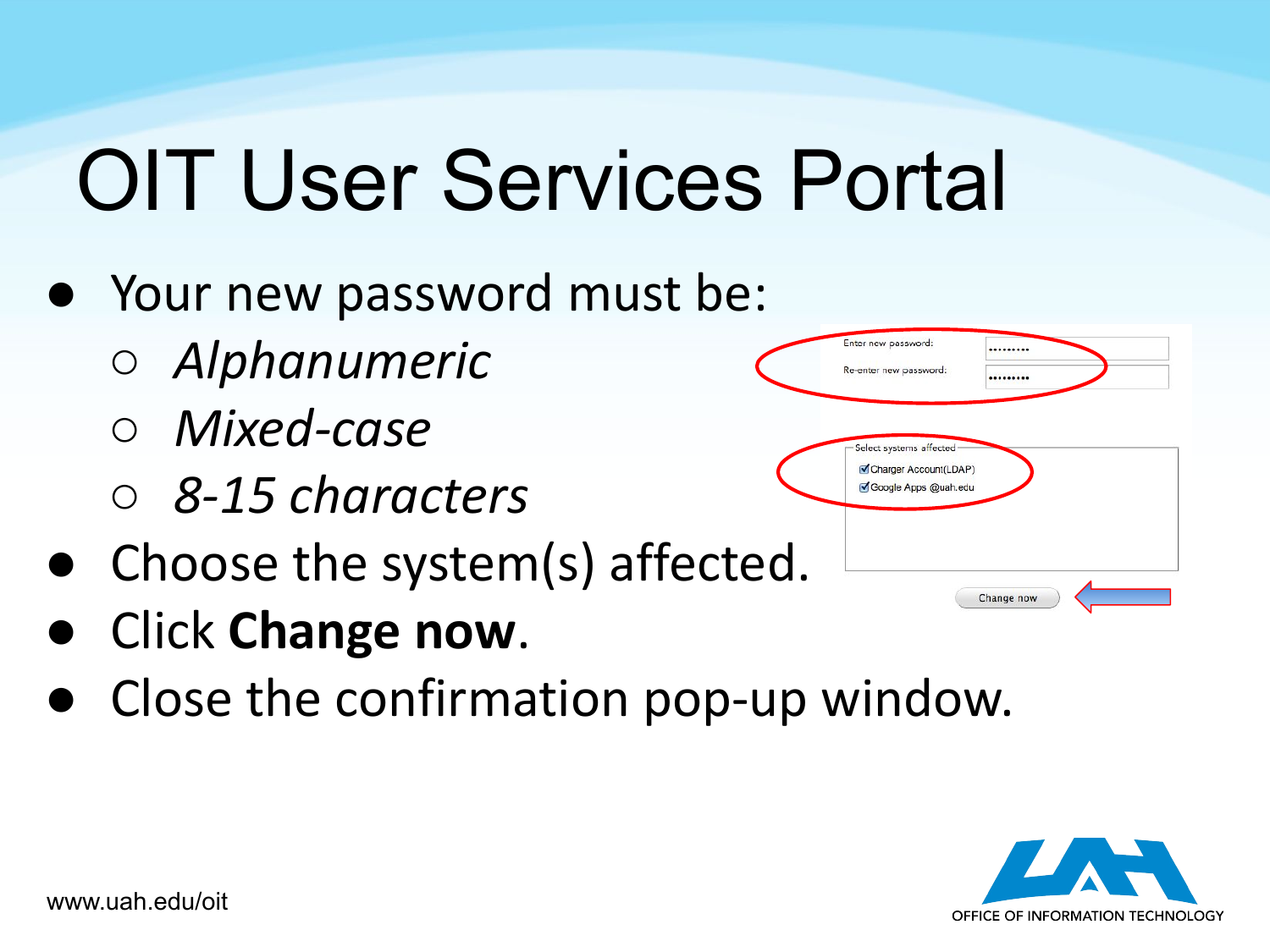# Students: Update Information



- Your data is stored in Banner. You can access your personal information in Banner from myUAH. If you experience any problems with this, please [contact the Office of the](mailto:registrar@uah.edu) [Registrar.](mailto:registrar@uah.edu)
- From the Student Services Menu, click **Personal Information**. On the resulting page, click **Personal Detail**.

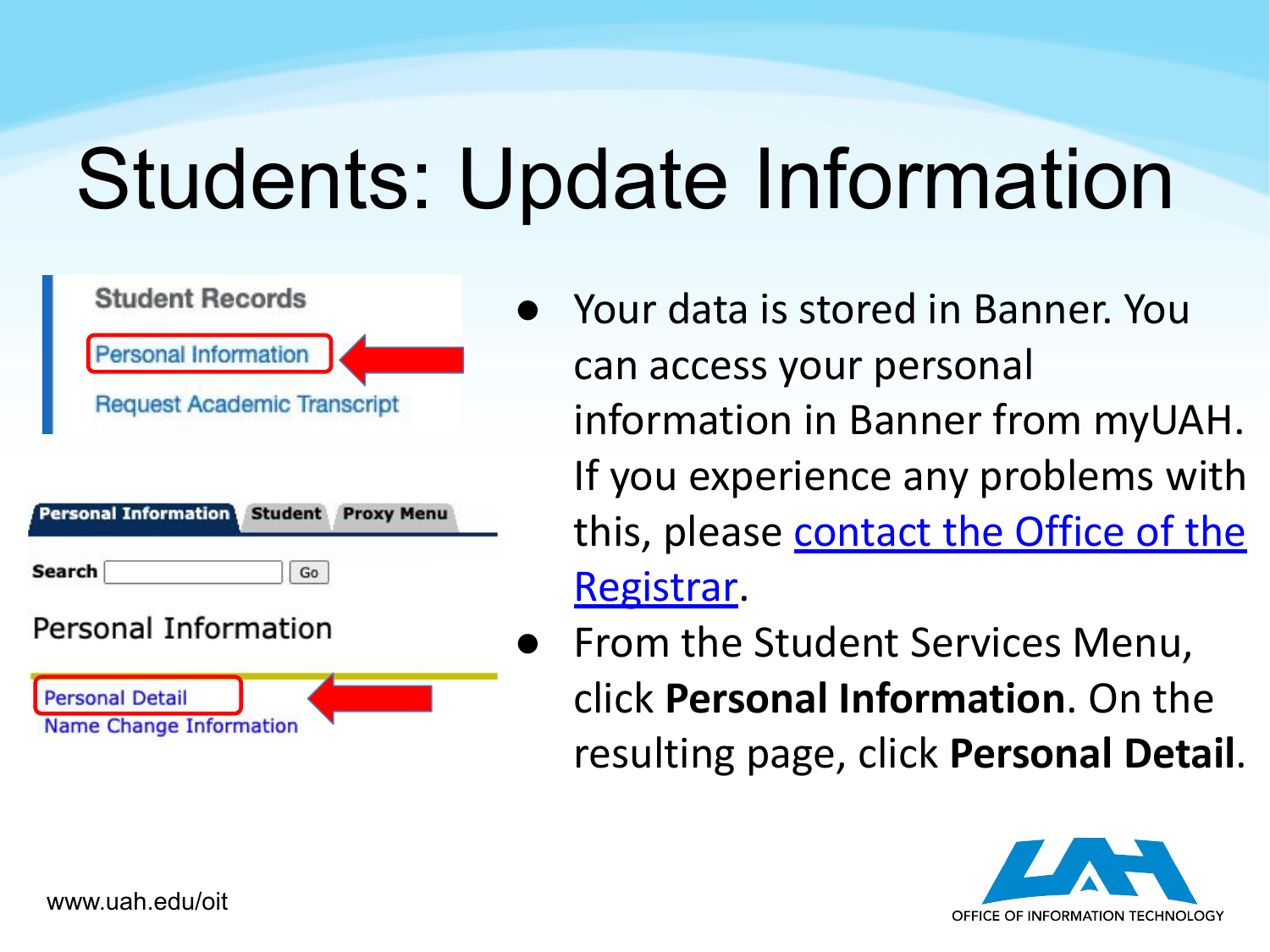# Employees: Update Info.

| <b>Self Service Main Pages</b>       |    |                |
|--------------------------------------|----|----------------|
| Employee                             |    |                |
| Finance                              |    |                |
| <b>Personal Information</b>          |    |                |
|                                      |    |                |
| <b>Personal Information Employee</b> | Go | <b>Finance</b> |
| Search<br>Personal Information       |    |                |

- Your data is stored in Banner. You can access the personal information in Banner from myUAH. If you experience any problems with this, please [contact](mailto:hr@uah.edu) [the Office of Human Resources.](mailto:hr@uah.edu)
- From the Employee Services Menu, click **Personal Information**. On the resulting page, click **Personal Detail**.

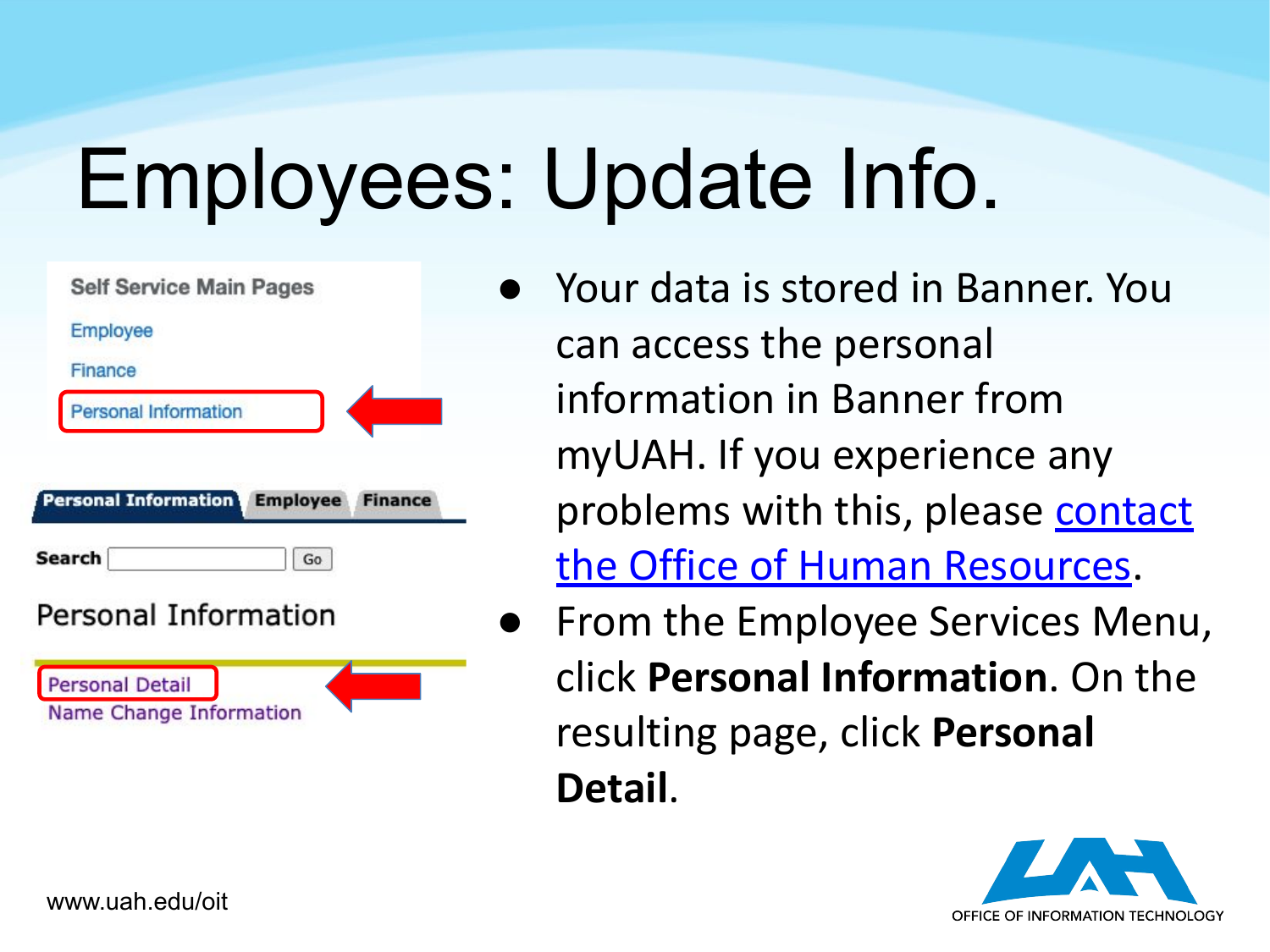### Update Security Questions

| $\mathbf{m}$                                                                                                                                 |                                                                                                                                                                       |                                                                                                                                          |                                                                                         | ₩ | <b>Q</b> Joe Charger |
|----------------------------------------------------------------------------------------------------------------------------------------------|-----------------------------------------------------------------------------------------------------------------------------------------------------------------------|------------------------------------------------------------------------------------------------------------------------------------------|-----------------------------------------------------------------------------------------|---|----------------------|
| <b>Personal Information</b>                                                                                                                  |                                                                                                                                                                       |                                                                                                                                          |                                                                                         |   |                      |
|                                                                                                                                              | <b>Personal Details</b><br><b>First Name</b><br>Joe<br>Date of Birth<br>December 31, 1999<br><b>Preferred First Name</b>                                              | <b>Middle Name</b><br><b>Marital Status</b><br>Personal Pronoun                                                                          | <b>Last Name</b><br>Charger<br><b>Legal Sex</b><br>Male<br><b>Gender Identification</b> |   | D Edit               |
| Joe Charger<br>ID Number: A25162940<br>$\circ$ jc0040@uah.edu<br>301 Sparkman Dr NW, Huntsville,<br>(0)<br>Alabama 35805-1911<br>(2568675309 | Email<br>Official UAH email assigned to student faculty and staff (P<br>referred)<br>jc0040@uah.edu<br>Official UAH email address - DO NOT CHANGE<br>(Not Updateable) | <b>Personal Email</b><br>jcharger@gmail.com<br>$\bigcirc$<br>$\rm \circled{\it}$                                                         |                                                                                         |   | (+) Add New          |
|                                                                                                                                              | <b>Phone Number</b><br>Cell<br>256 8243333<br>$\odot$ $\odot$                                                                                                         | Permanent Phone Number (Primary)<br>256 8675309<br>$\odot$ $\odot$                                                                       | <b>Text Messaging</b><br>256 8243333<br>$\circ$<br>⊘                                    |   | (+) Add New          |
|                                                                                                                                              | Address<br>Billing<br>Current<br>02/10/2016 - 12/31/2100<br>301 Sparkman Dr NW<br>Huntsville<br>Alabama 35805-1911<br>V<br>Œ                                          | <b>Permanent Mailing Address</b><br>Current<br>05/19/2011 - (No end date)<br>1 Charger Way<br>Huntsville<br>Alabama 35899-0001<br>Œ<br>U |                                                                                         |   | + Add New            |
|                                                                                                                                              | <b>Emergency Contact</b>                                                                                                                                              | (i) There are no emergency contacts available for you to view.                                                                           |                                                                                         |   | (+) Add New          |
|                                                                                                                                              | <b>Additional Details</b><br><b>Ethnicity and Race</b><br>(i) There is no Race or Ethnicity information to display                                                    | Veteran Classification<br>I am not a veteran                                                                                             | <b>Disability Status</b><br>Status not available                                        |   |                      |
|                                                                                                                                              | Other<br><b>Security Questions and Answers</b>                                                                                                                        | Answer a Survey                                                                                                                          |                                                                                         |   |                      |

On the Personal Information page, click the link at the very bottom: **Security Questions and Answers**.

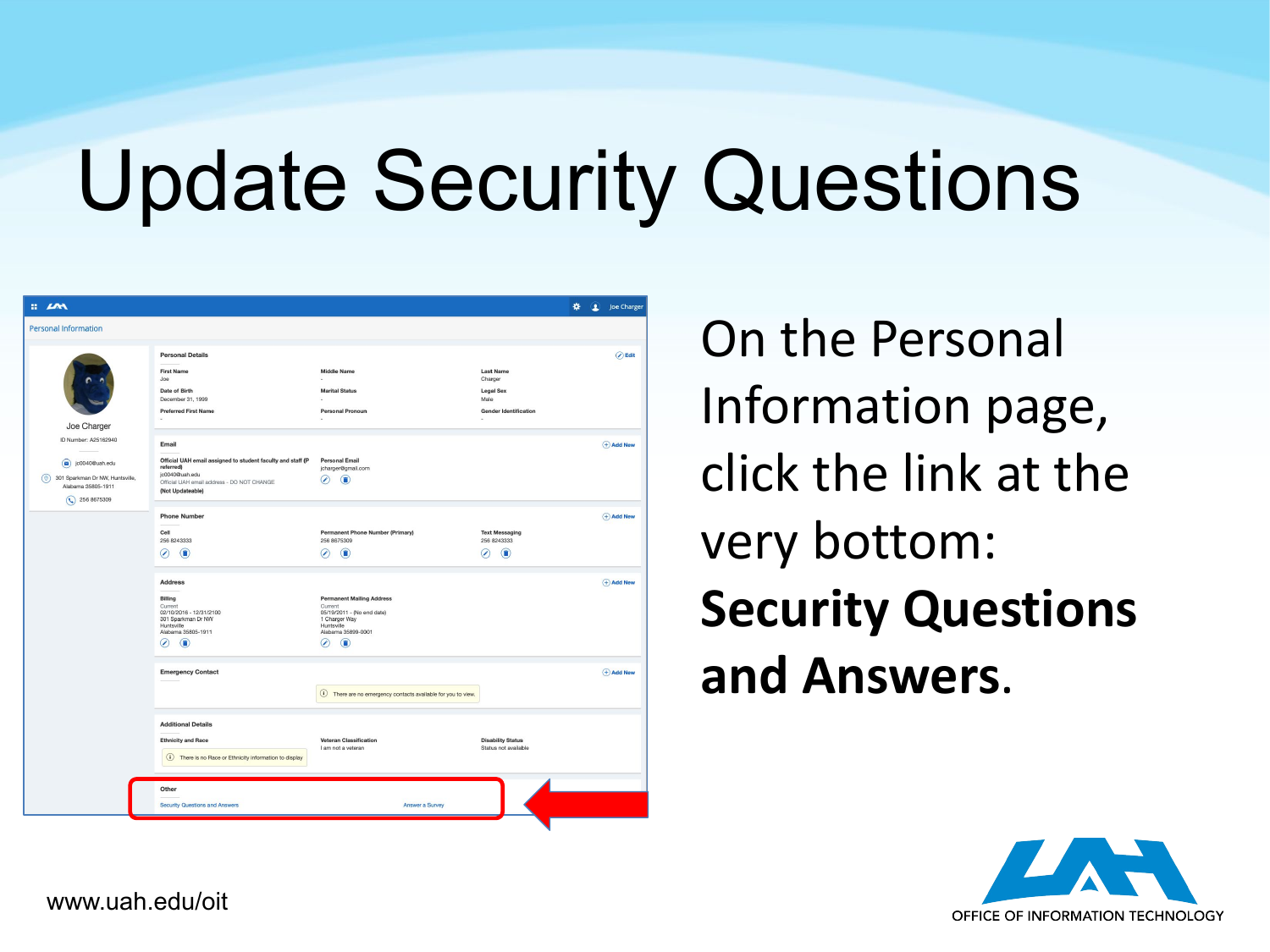### Security Questions

 $\times$ 

| <b>Confirm Your Pin</b>                                   |          |
|-----------------------------------------------------------|----------|
| <b>Select or Define Question 1</b>                        | Answer 1 |
| What city were you born in?                               |          |
| <b>Select or Define Question 2</b>                        | Answer 2 |
| What is your favorite movie?                              |          |
| <b>Select or Define Question 3</b>                        | Answer 3 |
| What is your favorite television<br>$\checkmark$<br>show? |          |
| <b>Select or Define Question 4</b>                        | Answer 4 |
| What is your favorite sports team?                        |          |
| <b>Select or Define Question 5</b>                        | Answer 5 |
| What was your first car?                                  |          |
| Cancel                                                    | Update   |

- **Enter your current UAH** password where prompted to *Confirm Your Pin*.
- Choose a question from the list and store an answer. Capitalization, spaces, etc. all matter; the **answers are case sensitive**. When you have answered all 5 questions, click **Update**.

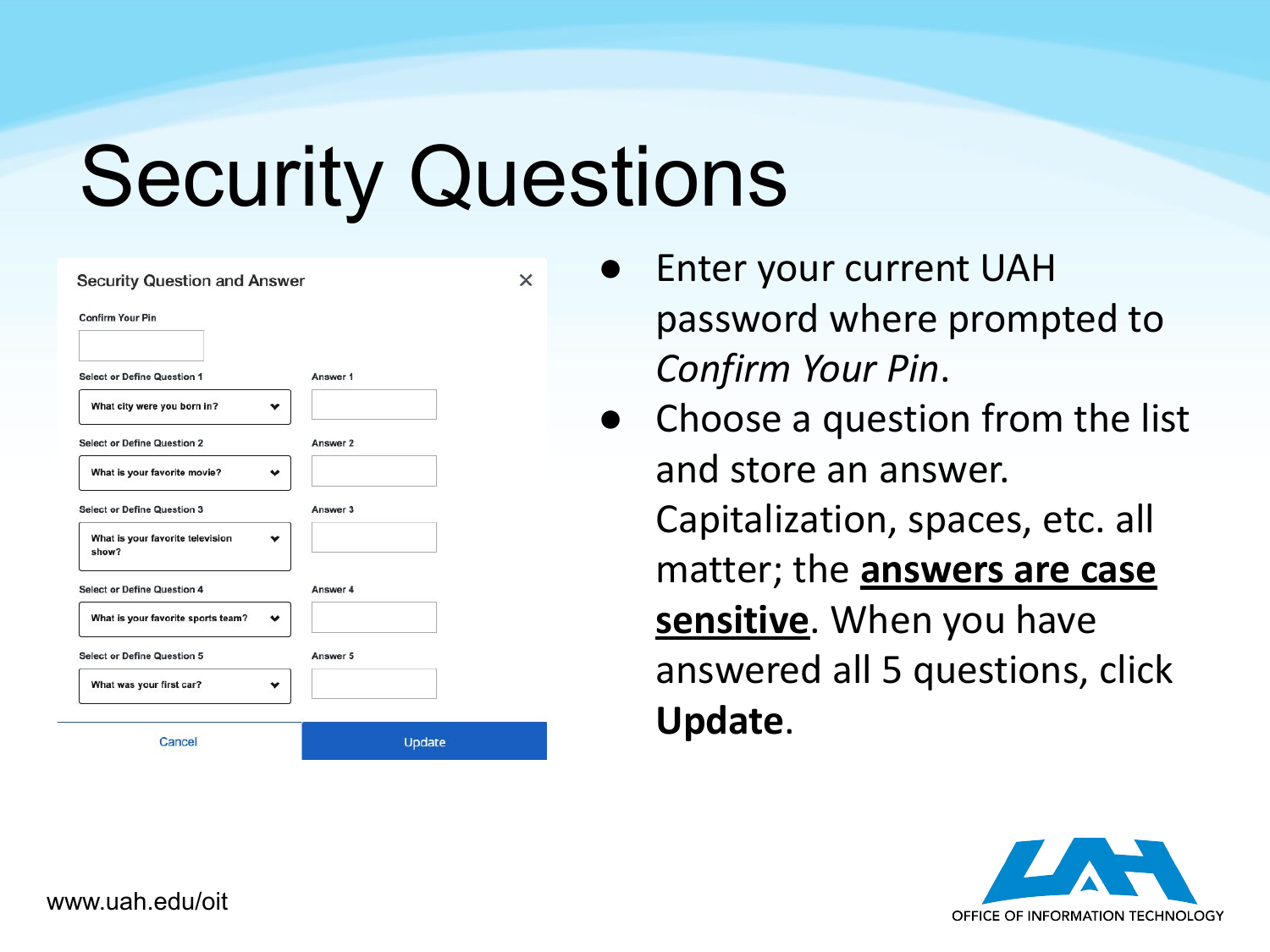#### Update Address Info

 $\Box$ 

On the Personal Information page, you can click the pencil icon to edit any phone number, email address, street address, or other value. To delete values, you can use the trash can icon. You can also *Add New* information

 $(+)$  Add New

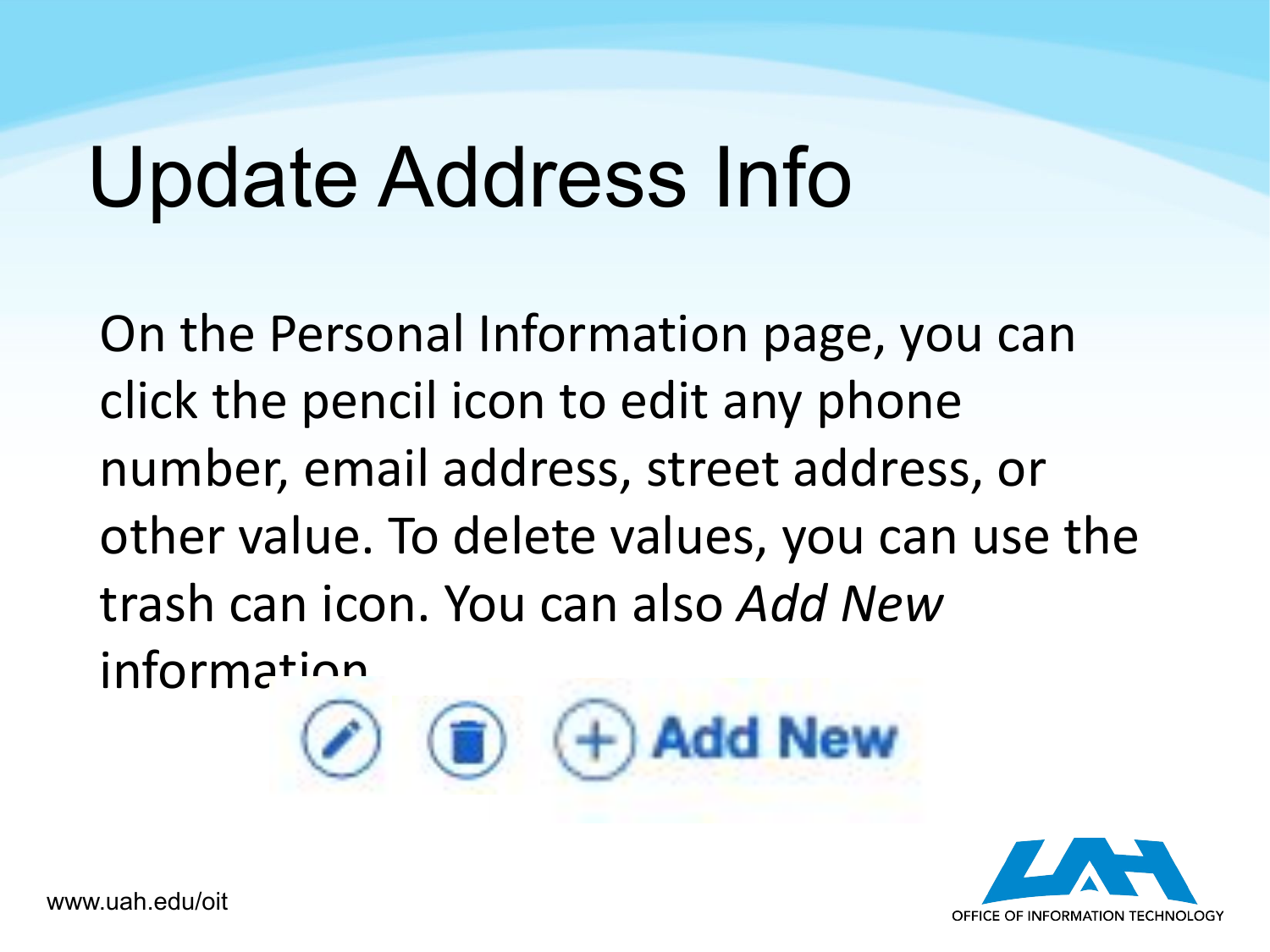#### Add Cell Phone Number

| 8243333         | Extension                                                                                                                    |  |
|-----------------|------------------------------------------------------------------------------------------------------------------------------|--|
|                 |                                                                                                                              |  |
|                 |                                                                                                                              |  |
| <b>Unlisted</b> |                                                                                                                              |  |
|                 | Update                                                                                                                       |  |
|                 | <b>Edit Phone Number</b><br><b>International Access Code and Phone Number</b><br><b>International Phone Number</b><br>Cancel |  |

- Be sure to verify that a mobile phone number for you has been stored.
- It must be defined with a Phone Type of *Cell*.

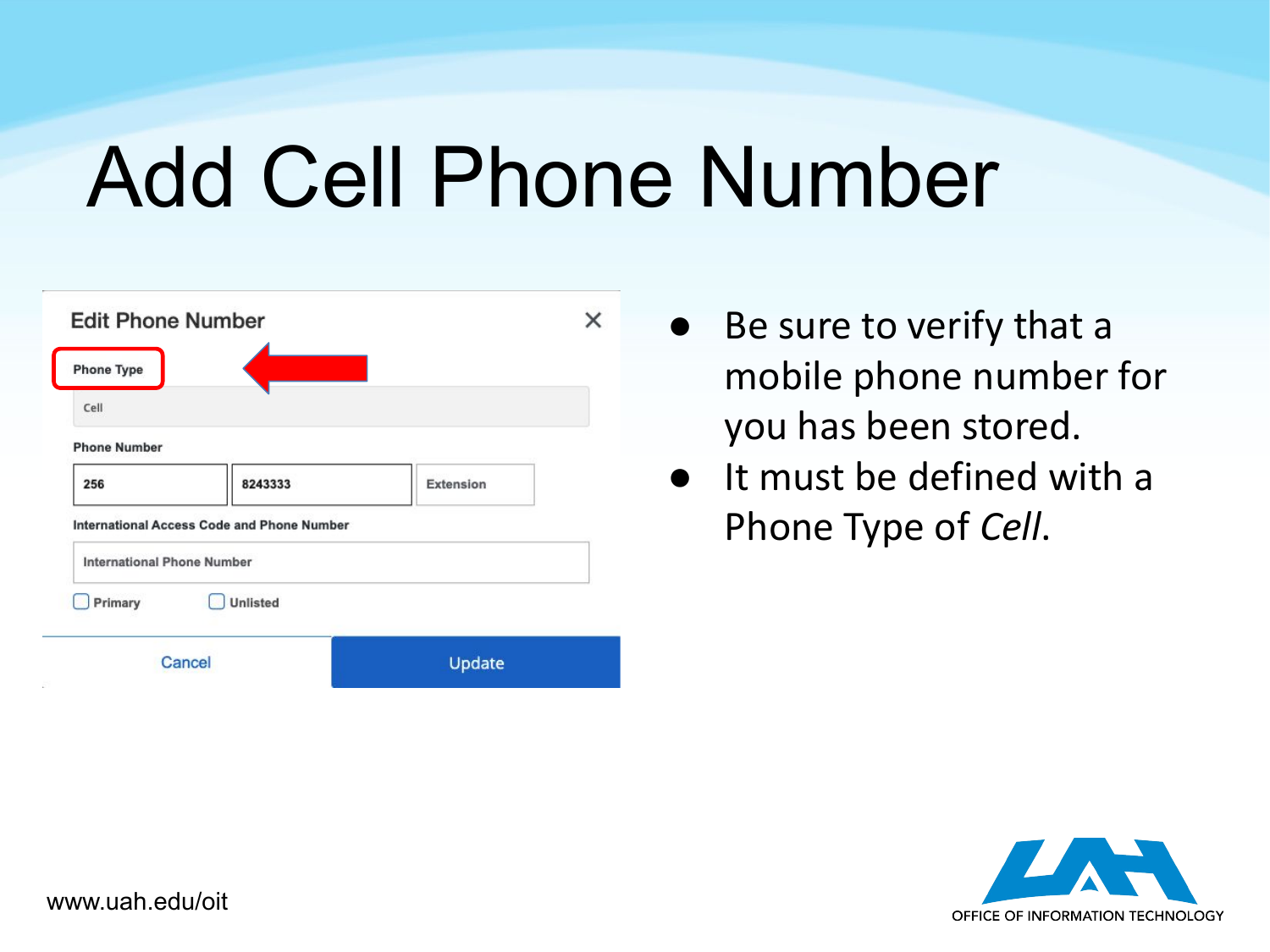#### Update E-mail Address

| <b>Edit Email</b>     |                      |
|-----------------------|----------------------|
| <b>Email Type</b>     | <b>Email Address</b> |
| <b>Personal Email</b> | jcharger@gmail.com   |
| <b>Comments</b>       |                      |
| <b>Add Comments</b>   |                      |
|                       |                      |
|                       | Update               |

- Be sure to verify that an alternate email address for you has been stored.
- It must be defined with a Email Type of *Personal*.